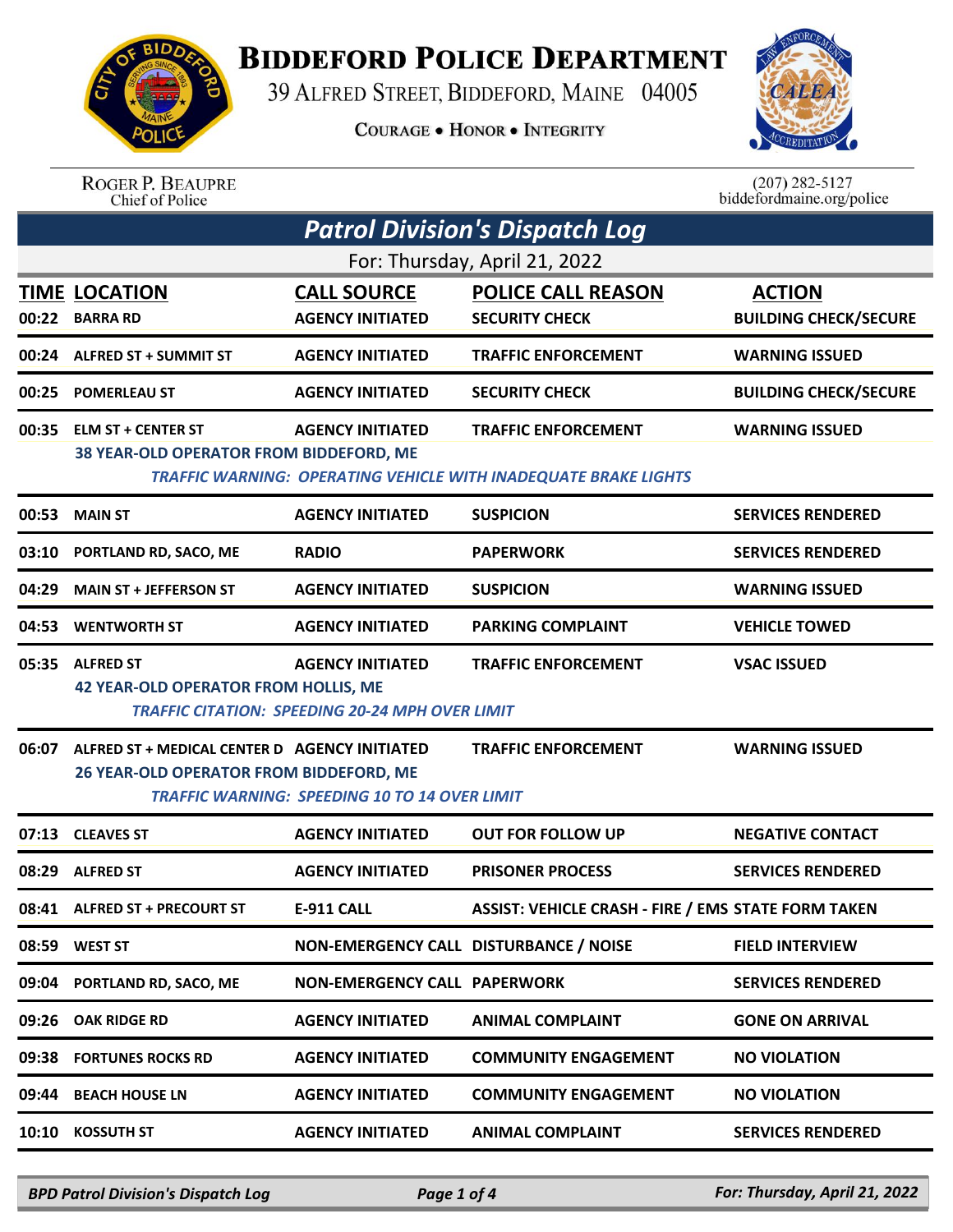|                                                                                                                                                                                                                       | <b>TIME LOCATION</b>                                         | <b>CALL SOURCE</b>                                                              | <b>POLICE CALL REASON</b>                              | <b>ACTION</b>            |  |  |
|-----------------------------------------------------------------------------------------------------------------------------------------------------------------------------------------------------------------------|--------------------------------------------------------------|---------------------------------------------------------------------------------|--------------------------------------------------------|--------------------------|--|--|
|                                                                                                                                                                                                                       | 10:22 GREEN ST                                               | <b>WALK-IN AT STATION</b>                                                       | <b>FRAUD / SCAM</b>                                    | <b>REPORT TAKEN</b>      |  |  |
|                                                                                                                                                                                                                       | 10:24 BOULDER WAY                                            | <b>AGENCY INITIATED</b>                                                         | <b>OUT FOR FOLLOW UP</b>                               | <b>SERVICES RENDERED</b> |  |  |
|                                                                                                                                                                                                                       | 10:25 ALFRED ST                                              | <b>NON-EMERGENCY CALL PAPERWORK</b>                                             |                                                        | <b>SERVICES RENDERED</b> |  |  |
|                                                                                                                                                                                                                       | 10:38 ALFRED ST                                              | <b>WALK-IN AT STATION</b>                                                       | <b>QUESTIONS REGARDING CAR SEATS SERVICES RENDERED</b> |                          |  |  |
|                                                                                                                                                                                                                       | 10:58 EMERY ST                                               | <b>AGENCY INITIATED</b>                                                         | <b>ANIMAL COMPLAINT</b>                                | <b>NEGATIVE CONTACT</b>  |  |  |
| 11:08                                                                                                                                                                                                                 | KING ST                                                      | <b>AGENCY INITIATED</b>                                                         | <b>ANIMAL COMPLAINT</b>                                | <b>NEGATIVE CONTACT</b>  |  |  |
|                                                                                                                                                                                                                       | 11:18 ADAMS ST                                               | <b>AGENCY INITIATED</b>                                                         | <b>ANIMAL COMPLAINT</b>                                | <b>NO VIOLATION</b>      |  |  |
| 11:25                                                                                                                                                                                                                 | <b>MAIN ST</b>                                               | <b>NON-EMERGENCY CALL ALARM - POLICE</b>                                        |                                                        | <b>FALSE ALARM</b>       |  |  |
|                                                                                                                                                                                                                       | 11:29 WENTWORTH ST                                           | <b>AGENCY INITIATED</b>                                                         | <b>ANIMAL COMPLAINT</b>                                | <b>SERVICES RENDERED</b> |  |  |
|                                                                                                                                                                                                                       | 11:42 WENTWORTH ST                                           | <b>AGENCY INITIATED</b>                                                         | <b>ANIMAL COMPLAINT</b>                                | <b>SERVICES RENDERED</b> |  |  |
|                                                                                                                                                                                                                       | 11:43 WENTWORTH ST                                           | <b>AGENCY INITIATED</b>                                                         | <b>ANIMAL COMPLAINT</b>                                | <b>NEGATIVE CONTACT</b>  |  |  |
| 11:44 ELM ST                                                                                                                                                                                                          |                                                              | <b>AGENCY INITIATED</b>                                                         | <b>OUTSIDE DETAIL</b>                                  | <b>SERVICES RENDERED</b> |  |  |
|                                                                                                                                                                                                                       | 11:50 GREEN ST                                               | <b>AGENCY INITIATED</b>                                                         | <b>ANIMAL COMPLAINT</b>                                | <b>SERVICES RENDERED</b> |  |  |
| 11:50                                                                                                                                                                                                                 | <b>MARINER WAY</b>                                           | <b>NON-EMERGENCY CALL BOLO</b>                                                  |                                                        | <b>NEGATIVE CONTACT</b>  |  |  |
| 11:55                                                                                                                                                                                                                 | <b>GREEN ST</b>                                              | <b>AGENCY INITIATED</b>                                                         | <b>ANIMAL COMPLAINT</b>                                | <b>SERVICES RENDERED</b> |  |  |
|                                                                                                                                                                                                                       | 12:07 ALFRED ST<br><b>30 YEAR-OLD OPERATOR FROM GRAY, ME</b> | <b>AGENCY INITIATED</b><br><b>TRAFFIC CITATION: FAILURE TO REGISTER VEHICLE</b> | <b>TRAFFIC ENFORCEMENT</b>                             | <b>VSAC ISSUED</b>       |  |  |
|                                                                                                                                                                                                                       | 12:43 MEDICAL CENTER DR                                      | <b>NON-EMERGENCY CALL SUSPICION</b>                                             |                                                        | <b>SERVICES RENDERED</b> |  |  |
|                                                                                                                                                                                                                       | 13:06 BIRCH ST                                               | <b>NON-EMERGENCY CALL THEFT</b>                                                 |                                                        | <b>REPORT TAKEN</b>      |  |  |
|                                                                                                                                                                                                                       | 13:09 CUTTS ST                                               | <b>AGENCY INITIATED</b>                                                         | <b>ANIMAL COMPLAINT</b>                                | <b>SERVICES RENDERED</b> |  |  |
| <b>ARREST(S) MADE</b><br>NON-EMERGENCY CALL VIOL PROTECTION FROM ABUSE<br>13:09 EMERY ST<br>DEFENDANT: KYLE MATHEW KRAUS  AGE: 24  RESIDENT OF: BIDDEFORD, ME<br><b>CHARGE: VIOLATING PROTECTION FROM ABUSE ORDER</b> |                                                              |                                                                                 |                                                        |                          |  |  |
|                                                                                                                                                                                                                       |                                                              |                                                                                 |                                                        |                          |  |  |
|                                                                                                                                                                                                                       | 13:14 CUTTS ST                                               | <b>AGENCY INITIATED</b>                                                         | <b>ANIMAL COMPLAINT</b>                                | <b>SERVICES RENDERED</b> |  |  |
| 13:17                                                                                                                                                                                                                 | <b>WASHINGTON ST</b>                                         |                                                                                 | <b>NON-EMERGENCY CALL MENTAL ILLNESS CASES</b>         | <b>SERVICES RENDERED</b> |  |  |
| 13:19                                                                                                                                                                                                                 | <b>QUIMBY ST</b>                                             | <b>AGENCY INITIATED</b>                                                         | <b>ANIMAL COMPLAINT</b>                                | <b>SERVICES RENDERED</b> |  |  |
|                                                                                                                                                                                                                       | 13:24 SOUTH ST + ELM ST                                      | <b>NON-EMERGENCY CALL PANHANDLER</b>                                            |                                                        | <b>SERVICES RENDERED</b> |  |  |
|                                                                                                                                                                                                                       | 13:27 HARVEY ST                                              | <b>AGENCY INITIATED</b>                                                         | <b>ANIMAL COMPLAINT</b>                                | <b>SERVICES RENDERED</b> |  |  |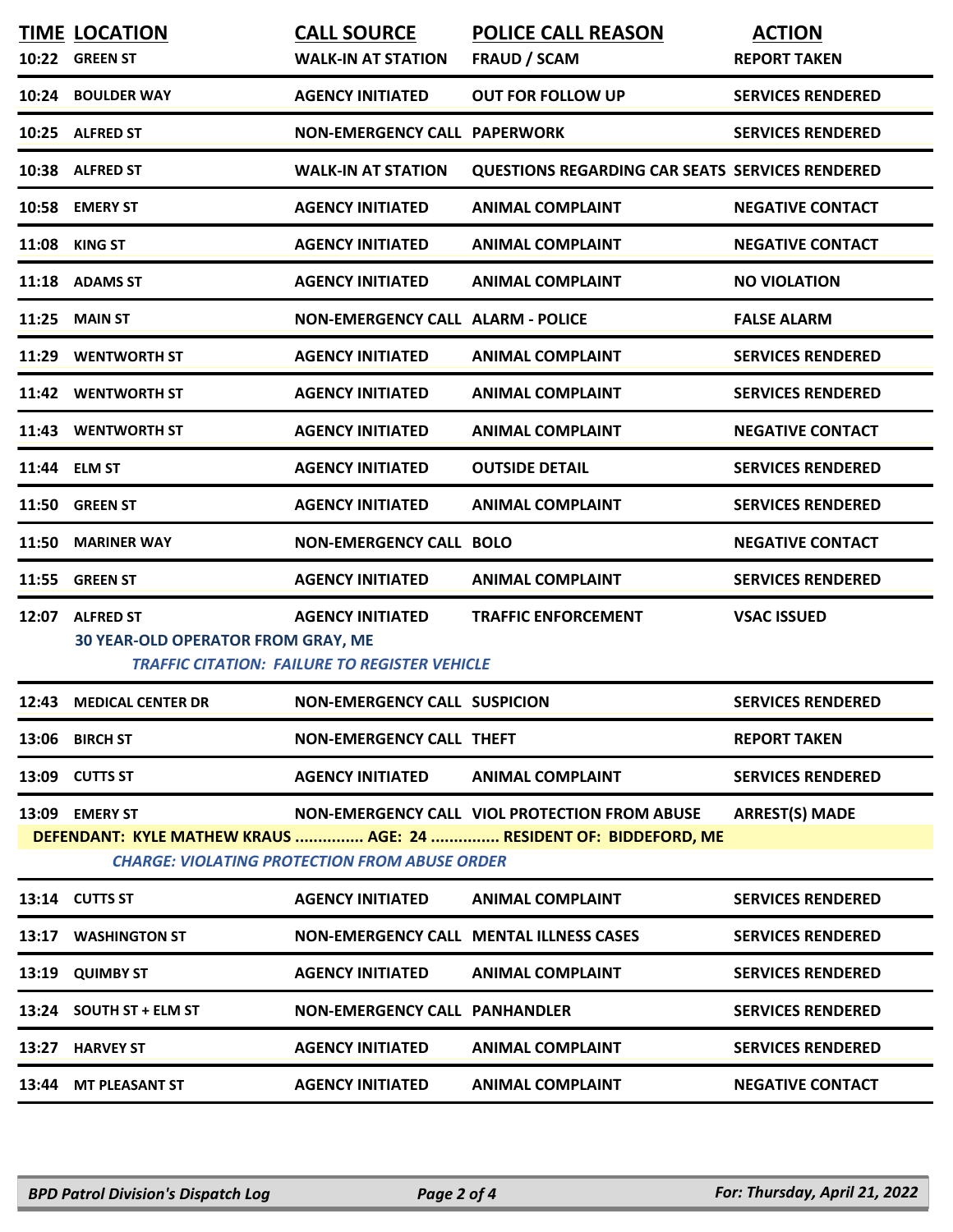**TIME LOCATION CALL SOURCE POLICE CALL REASON ACTION**<br> **ACTION ACENCY INITIATED** ANIMAL COMPLAINT SUMMONS IS

**13:54 EAST BROOK LN AGENCY INITIATED ANIMAL COMPLAINT SUMMONS ISSUED**

**DEFENDANT: CIVIL VIOLATION BY A FEMALE ............... AGE: 41 ............... RESIDENT OF: BIDDEFORD, ME**

## *CHARGE: KEEPING UNLICENSED DOG*

|       | $16:48$ ELM ST + PINE ST                                             | <b>E-911 CALL</b>                     | <b>BOLO</b>                                           | <b>SERVICES RENDERED</b>  |  |  |
|-------|----------------------------------------------------------------------|---------------------------------------|-------------------------------------------------------|---------------------------|--|--|
|       | TRAFFIC WARNING: FAILING TO NOTIFY STATE OF NAME AND ADDRESS CHANGE  |                                       |                                                       |                           |  |  |
|       | <b>TRAFFIC CITATION: SPEEDING 10-14 MPH OVER LIMIT</b>               |                                       |                                                       |                           |  |  |
|       | <b>CHARGE: OPERATING WITH SUSPENDED REGISTRATION</b>                 |                                       |                                                       |                           |  |  |
|       | DEFENDANT: PHILIP JOSEPH MORANA  AGE: 44  RESIDENT OF: BIDDEFORD, ME |                                       |                                                       |                           |  |  |
| 16:17 | <b>RIVER RD</b>                                                      |                                       | AGENCY INITIATED TRAFFIC ENFORCEMENT                  | <b>SUMMONS ISSUED</b>     |  |  |
|       | 16:04 ALFRED ST                                                      | <b>AGENCY INITIATED</b>               | <b>VIOL PROTECTION FROM ABUSE</b>                     | <b>NO VIOLATION</b>       |  |  |
|       | <b>15:58 BELMONT AVE</b>                                             | <b>AGENCY INITIATED</b>               | <b>WARRANT ARREST</b>                                 | <b>NEGATIVE CONTACT</b>   |  |  |
|       | 15:42 ALFRED ST + ANDREWS RD                                         |                                       | <b>NON-EMERGENCY CALL VEHICLE CRASH - POLICE ONLY</b> | <b>STATE FORM TAKEN</b>   |  |  |
|       | 15:35 SACO FALLS WAY                                                 | <b>E-911 CALL</b>                     | <b>JUVENILE OFFENSES</b>                              | <b>NEGATIVE CONTACT</b>   |  |  |
|       | 15:18 SIMARD AVE                                                     | <b>NON-EMERGENCY CALL DRUNKENNESS</b> |                                                       | <b>NEGATIVE CONTACT</b>   |  |  |
|       | 14:52 BIRCH ST                                                       | <b>NON-EMERGENCY CALL HARASSMENT</b>  |                                                       | <b>SERVICES RENDERED</b>  |  |  |
|       | 14:45 CRICKETT LN                                                    | <b>NON-EMERGENCY CALL HARASSMENT</b>  |                                                       | <b>REPORT TAKEN</b>       |  |  |
|       | 14:08 POOL ST                                                        | <b>NON-EMERGENCY CALL BOLO</b>        |                                                       | <b>NO ACTION REQUIRED</b> |  |  |
|       | Change, Neel into Uniclosed Dog                                      |                                       |                                                       |                           |  |  |

|       | 16:50 GREEN ST                                                             | <b>AGENCY INITIATED</b>                                                                          | <b>WARRANT ARREST</b>                                                                                        | <b>NEGATIVE CONTACT</b>       |
|-------|----------------------------------------------------------------------------|--------------------------------------------------------------------------------------------------|--------------------------------------------------------------------------------------------------------------|-------------------------------|
|       | <b>16:50 HILL ST</b>                                                       | <b>AGENCY INITIATED</b>                                                                          | <b>CHECK WELFARE</b>                                                                                         | <b>NEGATIVE CONTACT</b>       |
| 17:25 | <b>SOUTH ST</b><br>58 YEAR-OLD OPERATOR FROM BIDDEFORD, ME                 | <b>AGENCY INITIATED</b>                                                                          | <b>TRAFFIC ENFORCEMENT</b><br>TRAFFIC WARNING: PASS 18 OR OLDER; OPERATORS NOT PROPERLY SECURED IN SEAT BELT | <b>WARNING ISSUED</b>         |
| 17:57 | <b>ALFRED ST + DENTAL AVE</b><br>53 YEAR-OLD OPERATOR FROM BIDDEFORD, ME   | <b>AGENCY INITIATED</b>                                                                          | <b>TRAFFIC ENFORCEMENT</b><br><b>TRAFFIC CITATION: OPERATE VEHICLE W/O VALID INSPECTION CERTIFICATE</b>      | <b>VSAC ISSUED</b>            |
|       | 18:24 HILL ST + PARKER RIDGE RD<br>53 YEAR-OLD OPERATOR FROM BIDDEFORD, ME | <b>AGENCY INITIATED</b>                                                                          | <b>TRAFFIC ENFORCEMENT</b><br><b>TRAFFIC WARNING: OPERATE VEHICLE W/O VALID INSPECTION CERTIFICATE</b>       | <b>WARNING ISSUED</b>         |
|       | <b>18:32 HILL ST</b><br>28 YEAR-OLD OPERATOR FROM BIDDEFORD, ME            | <b>AGENCY INITIATED</b>                                                                          | <b>TRAFFIC ENFORCEMENT</b><br><b>TRAFFIC CITATION: OPERATE VEHICLE W/O VALID INSPECTION CERTIFICATE</b>      | <b>VSAC ISSUED</b>            |
|       | 18:46 SUNRISE ST                                                           |                                                                                                  | NON-EMERGENCY CALL VEHICLE CRASH - POLICE ONLY                                                               | <b>STATE FORM TAKEN</b>       |
| 19:07 | <b>BELMONT AVE</b>                                                         | AGENCY INITIATED WARRANT ARREST<br><b>CHARGE: RECKLESS CONDUCT W/A DANGEROUS WEAPON (FELONY)</b> | DEFENDANT: DAVID JOHN GOULET  AGE: 51  RESIDENT OF: BIDDEFORD, ME                                            | <b>ARREST(S) MADE</b>         |
| 19:07 | <b>MAIN ST</b>                                                             | <b>NON-EMERGENCY CALL ASSAULT</b>                                                                |                                                                                                              | <b>REPORT TAKEN</b>           |
|       | <b>BPD Patrol Division's Dispatch Log</b>                                  | Page 3 of 4                                                                                      |                                                                                                              | For: Thursday, April 21, 2022 |